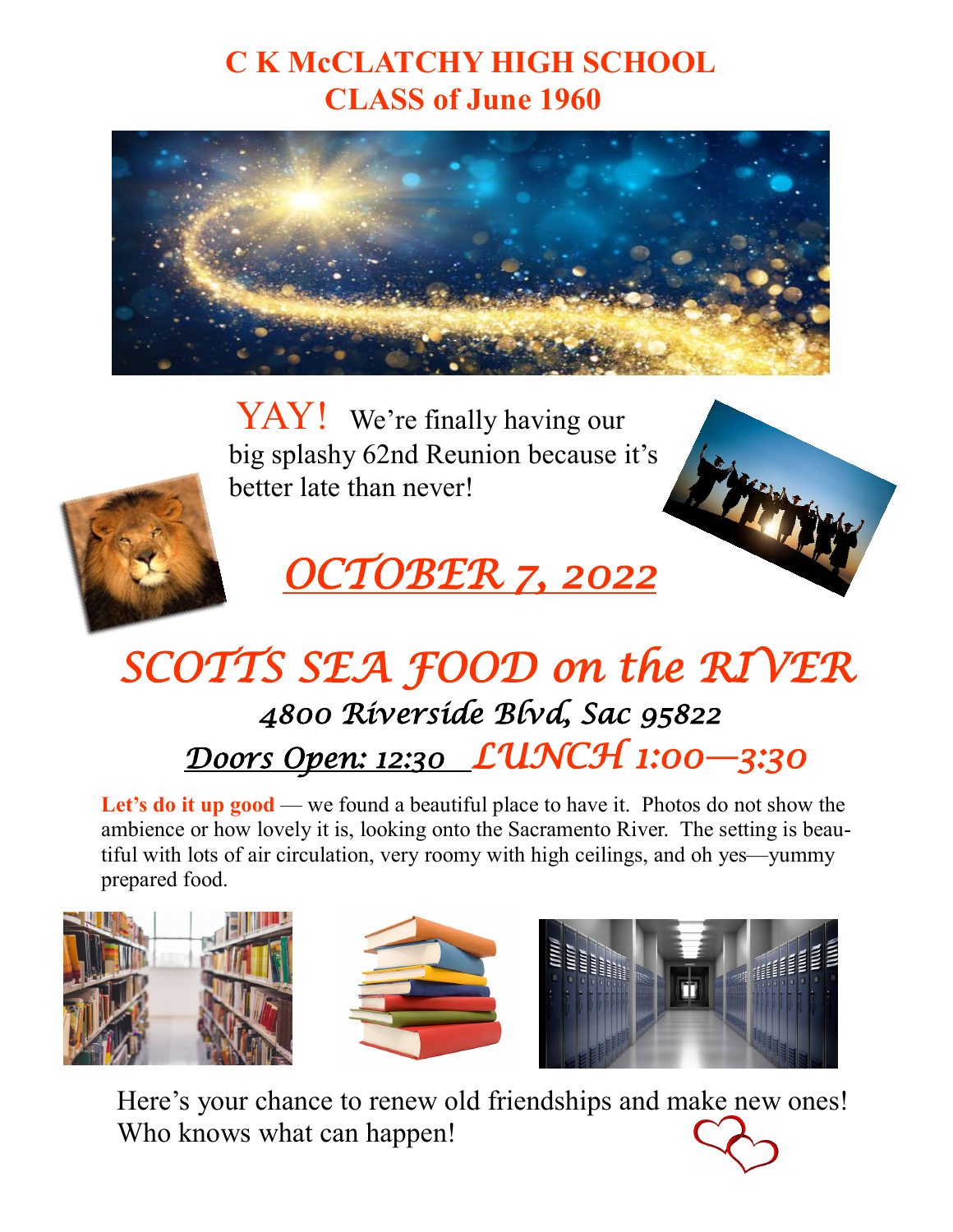

**A very generous donor who wishes to re-main anonymous has donated \$1,500 to pay for the rented room for 3 hours. To him, a very big-hearted thank you for making this possible!!** 

#### **MENU**  *CHOOSE ONE / \$60 Per Person*

\_\_\_ **Grilled Gulf Prawn Skewers** *with Roasted Garlic Mashed Potatoes, Wilted Spinach, Thai Chili & Citrus Butters* 

\_\_\_ **Herb Grilled Rocky Chicken Breasts** *with Roasted Garlic Mashed Potatoes, Summer Squash, Sundried Tomato Cream & Toasted Pine Nuts* 

\_\_\_ **Penne Pomodoro (VGT) Penne Rigate** *Tossed with California Heirloom Tomatoes, Garlic, Herbs, Red Chili & Olive Oil Drizzle* 

*All meals come with a delicious salad, coffee or tea selections, sourdough bread, and a very special scrumptious dessert.* 

EARLY BIRD cost is \$60 per person by August 1, 2022. AFTER August 1, cost is \$70 per person. **FINAL RESERVATION DATE IS September 1.**



*Please send checks to:*  **James Townsend 1624 Berkeley Way Sacramento, CA 95819-4025 Be sure to include your and your guest's name with correct amount \$60 or \$70, for each person and your menu selection(s)**

### **BY AUGUST 1**

After 3:30, there are many places in the restaurant to linger and continue to  $c_1$ . The day can turn into evening and can last as long as you make it! Who knows what can and might happen!!